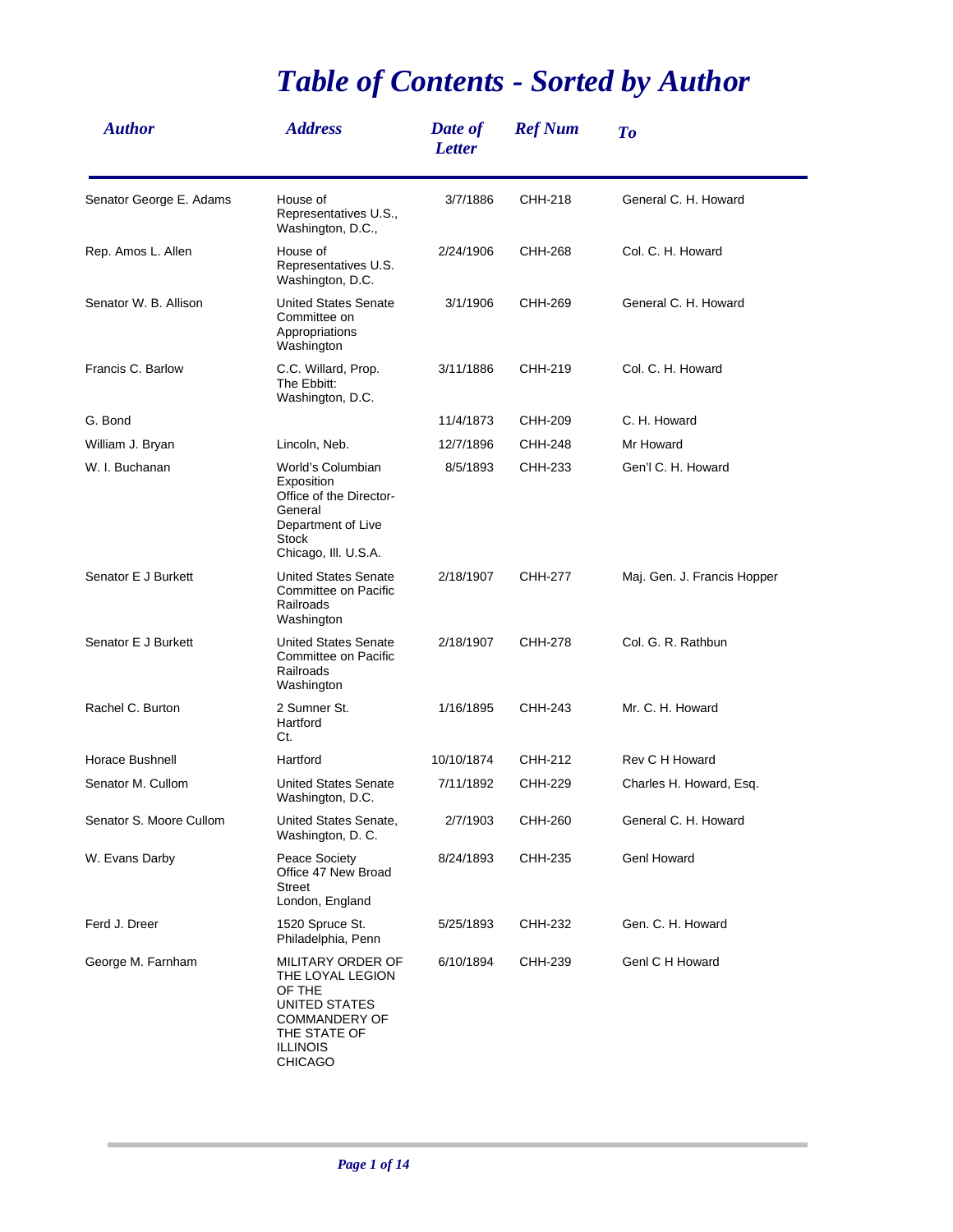| <b>Author</b>         | <b>Address</b>                                                                                                       | Date of<br><b>Letter</b> | <b>Ref Num</b> | To                             |
|-----------------------|----------------------------------------------------------------------------------------------------------------------|--------------------------|----------------|--------------------------------|
| <b>Clinton B Fisk</b> | Atlantic & Pacific Rail<br>Road Company<br>3 Broad St. Drexel<br><b>Building</b><br>New York,                        | 3/30/1874                | CHH-211        | Gen. C. H. Howard              |
| H. M. Flagler         | Jacksonville, St.<br>Augustine & Halifax<br>River Railway Co.<br>President's Office<br>St. Augustine, Fla.           | 4/4/1890                 | CHH-226        | Gen'l C. H. Howard             |
| H. M. Flagler         | Jacksonville, St.<br>Augustine & Halifax<br>River Railway Co.<br>President's Office<br>26 Broadway<br>New York, N.Y. | 3/20/1891                | CHH-227        | General C. H. Howard           |
| Rep. Loren Fletcher   | House of<br>Representatives<br>Washington, D. C.                                                                     | 2/9/1906                 | CHH-266        | Gen. C. H. Howard              |
| Dr. Gabriel Grant     | 22 E. 49 St<br>New York, N.Y.                                                                                        | 3/21/1905                | CHH-261        | Genl C. H. Howard              |
| H.R. Hagler           | Cincinnati, Ohio                                                                                                     | 1/13/1879                | CHH-216        | Charles H Howard               |
| Cyrus Hamlin          | Lexington [Mass]                                                                                                     | 5/29/1898                | CHH-253        | Genl C. H. Howard              |
| <b>Samuel Harris</b>  | New Haven, Ct                                                                                                        | 10/29/1873               | CHH-207        | Gen C H Howard                 |
| Rep. E. H. Hinshaw    | Committee on The<br>Merchant Marine and<br><b>Fisheries</b><br>House of<br>Representatives U.S.,<br>Washington, D.C. | 2/18/1907                | CHH-279        | General J. Francis Hopper      |
| J Francis Hopper      | <b>Headquarters Union</b><br><b>Veterans Union</b><br>Division of Nebraska<br>512 Brown Block<br>Omaha, Nebraska     | 11/22/1907               | CHH-284        | Gen. Charles H. Howard         |
| Charles H. Howard     | Kent's Hill, Maine                                                                                                   | 3/27/1852                | CHH-001        | Mother [Eliza Gilmore]         |
| Charles H. Howard     | Kent's Hill, Maine                                                                                                   | 4/3/1852                 | CHH-002        | Mrs Eliza Gilmore              |
| Charles H. Howard     | Kent's Hill, Maine                                                                                                   | 4/10/1852                | CHH-003        | Mrs Eliza Gilmore              |
| Charles H. Howard     | Kent's Hill, Maine                                                                                                   | 4/17/1852                | CHH-004        | Mrs E Gilmore                  |
| Charles H. Howard     | Kent's Hill, Maine                                                                                                   | 5/1/1852                 | CHH-005        | Mrs Eliza Gilmore              |
| Charles H. Howard     | Kent's Hill, Maine                                                                                                   | 6/6/1852                 | CHH-006        | Mrs E Gilmore                  |
| Charles H. Howard     | Kent's Hill, Maine                                                                                                   | 8/29/1852                | CHH-007        | Eliza Gilmore                  |
| Charles H. Howard     | Kent's Hill, Maine                                                                                                   | 9/19/1852                | CHH-008        | Mother                         |
| Charles H. Howard     | Kent's Hill, Maine                                                                                                   | 8/28/1853                | CHH-009        | Mrs Eliza Gilmore              |
| Charles H. Howard     | Kent's Hill, Maine                                                                                                   | 9/23/1853                | CHH-010        | Brother [Rodephus Gilmore] & A |
| Charles H. Howard     | Kent's Hill, Maine                                                                                                   | 9/30/1853                | CHH-011        | Mother                         |
| Charles H. Howard     | Kent's Hill, Maine                                                                                                   | 10/30/1853               | CHH-012        | R. H. Gilmore                  |
| Charles H. Howard     | Kent's Hill, Maine                                                                                                   | 11/1/1853                | CHH-013        | Mother [Eliza Gilmore]         |
| Charles H. Howard     | Kent's Hill, Maine                                                                                                   | 3/16/1854                | CHH-014        | Eliza Gilmore                  |
| Charles H. Howard     | Kent's Hill, Maine                                                                                                   | 4/29/1854                | CHH-015        | Mrs Eliza Gilmore              |
| Charles H. Howard     | Yarmouth, Maine                                                                                                      | 9/9/1854                 | CHH-016        | Mrs Eliza Gilmore              |
| Charles H. Howard     | Yarmouth, Maine                                                                                                      | 9/24/1854                | CHH-017        | Mrs Eliza Gilmore              |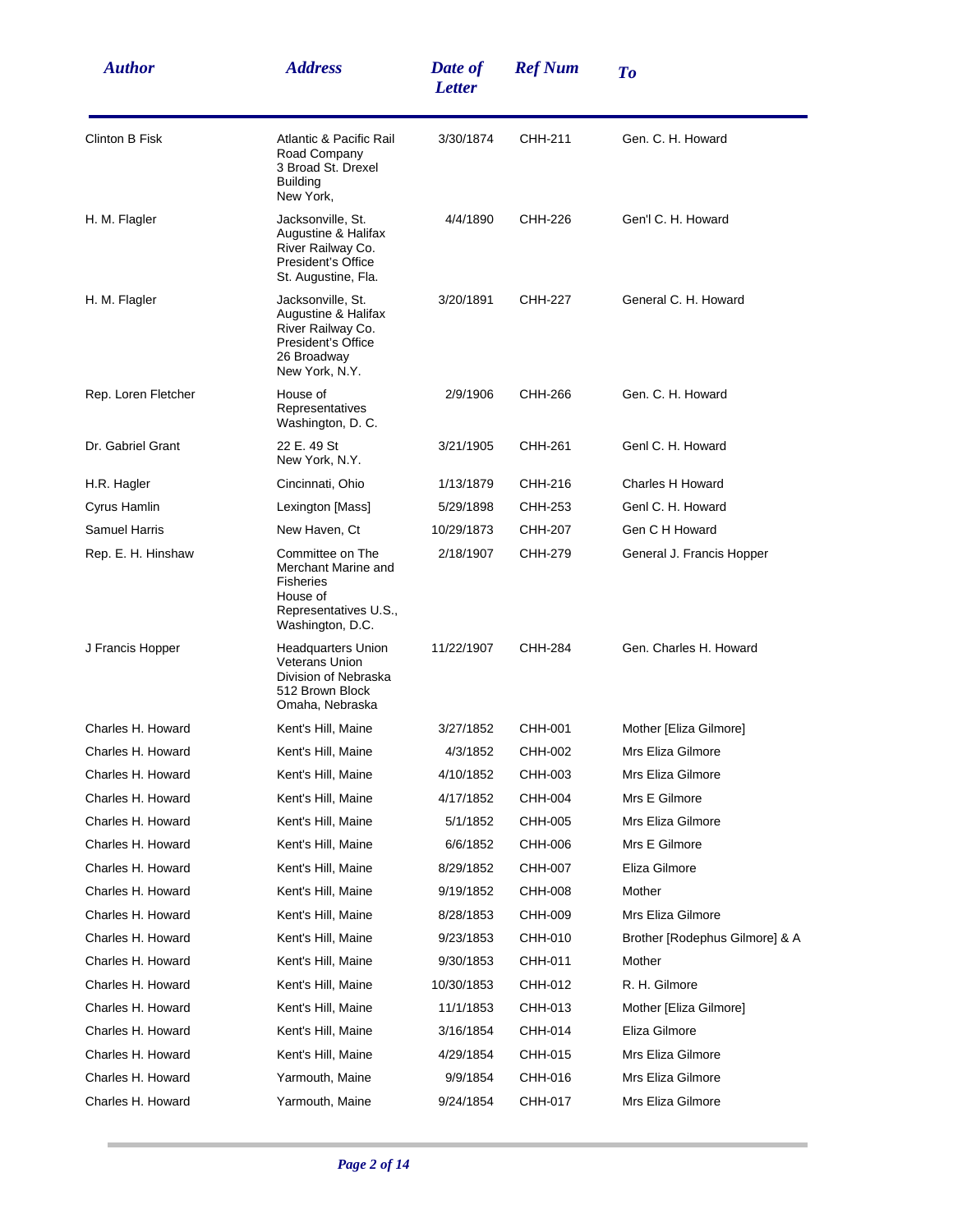| <b>Author</b>           | <b>Address</b>                                                                                    | Date of<br><b>Letter</b> | <b>Ref Num</b> | To                                 |
|-------------------------|---------------------------------------------------------------------------------------------------|--------------------------|----------------|------------------------------------|
| Charles H. Howard       | Yarmouth, Maine                                                                                   | 12/24/1854               | CHH-018        | Brother [Rodelphus Gilmore]        |
| <b>Charles H Howard</b> | Yarmouth, Maine                                                                                   | 12/25/1854               | CHH-019        | Mr & Mrs. John Gilmore, Dellie,    |
| Charles H. Howard       | Yarmouth, Maine                                                                                   | 4/15/1855                | CHH-020        | Eliza Gilmore                      |
| <b>Charles H Howard</b> |                                                                                                   | 6/19/1856                | CHH-022        | Mrs E Gilmore                      |
| <b>Charles H Howard</b> | Bath, Maine                                                                                       | 9/6/1856                 | CHH-023        | R. B. Howard                       |
| Charles H. Howard       | Brunswick, Maine                                                                                  | 1/24/1857                | CHH-024        | Mrs E Gilmore                      |
| Charles H. Howard       | <b>Bowdoin College</b>                                                                            | 3/9/1857                 | CHH-025        | Mother                             |
| Charles H. Howard       | <b>Bowdoin College</b>                                                                            | 4/11/1857                | CHH-026        | Mother                             |
| Charles H. Howard       | <b>Bowdoin College</b>                                                                            | 7/7/1857                 | CHH-027        | Mrs E Gilmore                      |
| Charles H. Howard       | <b>Bowdoin College</b>                                                                            | 7/25/1857                | CHH-029        | R H Gilmore                        |
| Charles H. Howard       | Brunswick, Maine                                                                                  | 12/14/1857               | CHH-030        | Mother                             |
| Charles H. Howard       | Brunswick, Maine                                                                                  | 1/27/1858                | CHH-031        | Mother                             |
| Charles H. Howard       | <b>Bowdoin College</b>                                                                            | 4/5/1858                 | CHH-032        | Mother                             |
| Charles H. Howard       | Bowdoin College                                                                                   | 3/28/1859                | CHH-033        | Mother                             |
| Charles H. Howard       | Leeds, Maine                                                                                      | 4/27/1859                | CHH-034        | Julius ?                           |
| Charles H. Howard       | Bowdoin                                                                                           | 7/26/1859                | CHH-035        | Mother                             |
| Charles H. Howard       | West Point, NY                                                                                    | 10/25/1859               | CHH-036        | Mother                             |
| <b>Charles H Howard</b> | West Point, NY                                                                                    | 12/27/1859               | CHH-037        | Mother                             |
| <b>Charles H Howard</b> | West Point, NY                                                                                    | 3/26/1860                | CHH-038        | Mother                             |
| <b>Charles Howard</b>   | West Point,<br>New York                                                                           | 4/11/1860                | CHH-039        | Rowland B. Howard                  |
| <b>Charles H Howard</b> | West Point, NY                                                                                    | 5/15/1860                | CHH-040        | Mother                             |
| <b>Charles H Howard</b> | West Point, NY                                                                                    | 6/11/1860                | CHH-041        | Brother [Rodelphus Gilmore]        |
| <b>Charles H Howard</b> | Bangor, Maine                                                                                     | 11/15/1860               | CHH-042        | Brother [Rodelphus Gilmore]        |
| <b>Charles H Howard</b> | Bangor, Maine                                                                                     | 12/5/1860                | CHH-043        | Brother [Rodelphus Gilmore]        |
| <b>Charles H Howard</b> | Bangor, Maine                                                                                     | 12/15/1860               | CHH-044        | Brother [Rodelphus Gilmore]        |
| <b>Charles H Howard</b> | Leeds, Maine                                                                                      | 2/12/1861                | CHH-045a       | Brother [Rodelphus Gilmore]        |
| <b>Charles H Howard</b> | Bangor                                                                                            | 4/19/1861                | CHH-046        | <b>Brother [Rodelphus Gilmore]</b> |
| <b>Charles H Howard</b> | Camp Morrill<br>Washington D.C.                                                                   | 6/21/1861                | CHH-047        | Mother                             |
| <b>Charles H Howard</b> | <b>Head Quarters 3d</b><br><b>Brigade</b><br>Bush Hill, Va                                        | 8/12/1861                | CHH-048        | Mother                             |
| Charles H Howard        | Augusta Maine                                                                                     | 10/18/1861               | CHH-049        | Rodelphus Gilmore                  |
| Charles H Howard        | Camp California<br>H'd Q'rs 1st Brigade<br>Gen Casey's Div<br>Howard's Brigade,<br>Alexandria Va. | 12/1/1861                | CHH-086        | Mother                             |
| Charles H. Howard       | Howard's Brigade<br>Camp California                                                               | 12/22/1861               | CHH-050        | Mother                             |
| Charles H. Howard       | Headquarters 1st<br><b>Brigade</b>                                                                | 12/26/1861               | CHH-051        | Rodelphus Gilmore                  |
| Charles H. Howard       | Headquarters, 1st<br><b>Brigade</b>                                                               | 12/29/1861               | CHH-052        | Mother                             |
| C.H. Howard             | H'd Q'rs 2nd Divn. 2nd<br>Corps<br>Near Falmouth Va                                               | 1/13/1862                | CHH-053        | brother [Rodelphus Gilmore]        |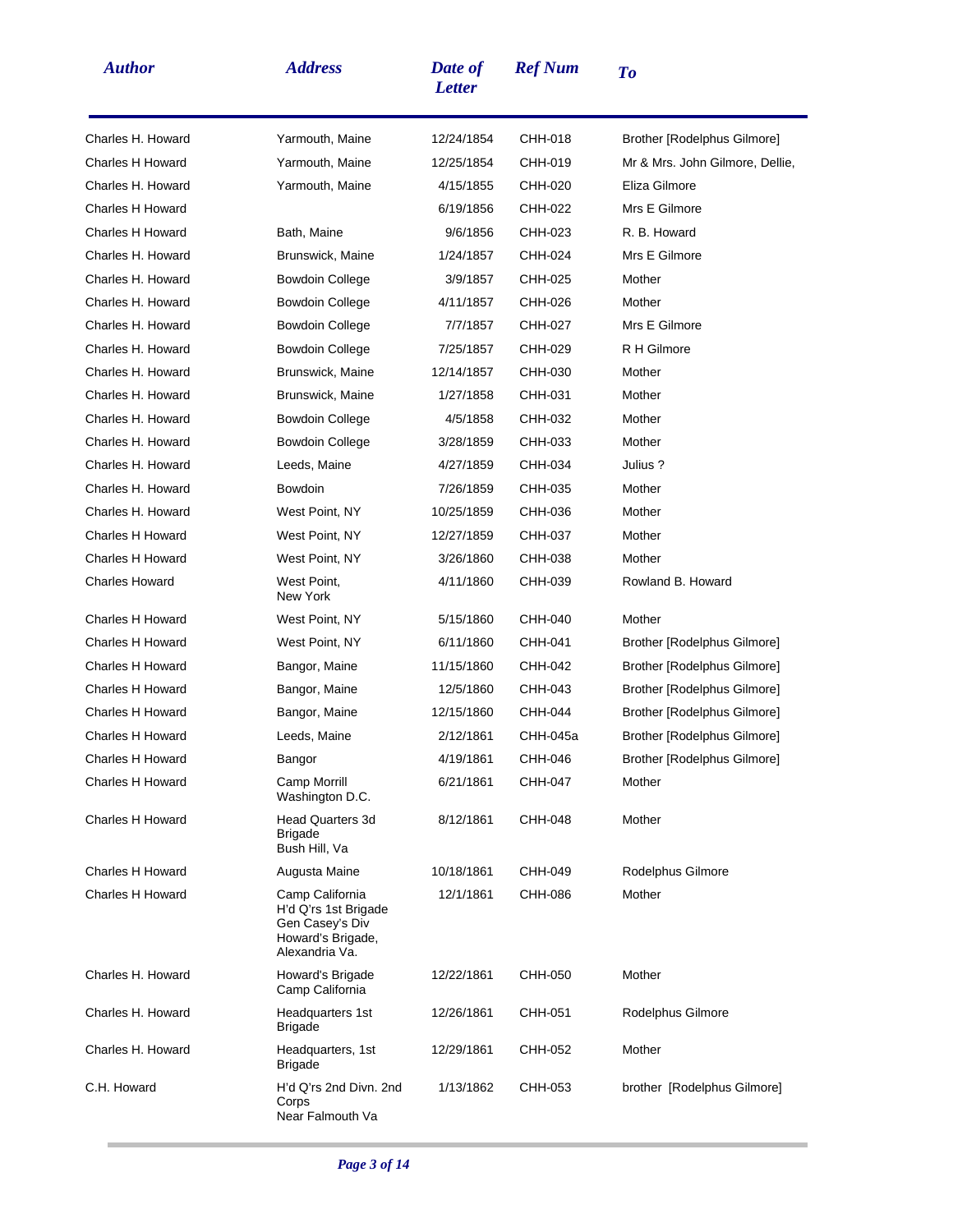| <b>Author</b> | <b>Address</b>                                                                                       | Date of<br><b>Letter</b> | <b>Ref Num</b> | To                          |
|---------------|------------------------------------------------------------------------------------------------------|--------------------------|----------------|-----------------------------|
| C. H. Howard  |                                                                                                      | 2/1/1862                 | CHH-293        |                             |
| C.H. Howard   | <b>Head Quarters</b><br>Howard's Brigade<br>Camp California Va                                       | 2/16/1862                | CHH-054        | Mother (Eliza Gilmore)      |
| C.H. Howard   | <b>Head Quarters 1st</b><br><b>Brigade</b><br>Camp California Va                                     | 2/22/1862                | CHH-055        | Mother (Eliza Gilmore)      |
| C.H. Howard   | <b>Head Quarters 1st</b><br><b>Brigade</b><br>Camp California Va                                     | 2/26/1862                | CHH-056        | Mother (Eliza Gilmore)      |
| C.H. Howard   | <b>Head Quarters 1st</b><br><b>Brigade</b><br>Camp California Va                                     | 3/4/1862                 | CHH-057        | Mother (Eliza Gilmore)      |
| C.H. Howard   | <b>Burke's Station</b><br>Gen. Howard's H'd Q'rs                                                     | 3/6/1862                 | CHH-058        | Mother (Eliza Gilmore)      |
| C.H. Howard   | Gen. Howard's H'd Q'rs<br><b>Burke's Station</b>                                                     | 3/7/1862                 | CHH-059        | Mother (Eliza Gilmore)      |
| C.H. Howard   | Gen. Howard's H'd Q'rs<br>Union Mills, Va                                                            | 3/12/1862                | CHH-060        | Mother (Eliza Gilmore)      |
| C.H. Howard   | <b>Head Quarters</b><br>Howard's Brigade<br>Union Mills, Va                                          | 3/13/1862                | CHH-061        | Mother (Eliza Gilmore)      |
| C.H. Howard   | H'd Q'rs Howard's<br><b>Brigade</b><br><b>Union Mills</b>                                            | 3/15/1862                | CHH-062        | Mother [Eliza Gilmore]      |
| C.H. Howard   | H'd Q'rs Howard's<br><b>Brigade</b><br>Camp Manassas<br>Near Manassas<br>Junction, Va                | 3/18/1862                | CHH-063        | Mother (Eliza Gilmore)      |
| C.H. Howard   | H'd Q'rs Howard's<br><b>Brigade</b><br>Camp at Manassas<br>Junction                                  | 3/26/1862                | CHH-064        | Mother [Eliza Gilmore]      |
| C.H. Howard   | H'd Q'rs Howard's<br><b>Brigade</b><br>Ship Point, Va                                                | 4/10/1862                | CHH-065        | Rodelphus Gilmore           |
| C.H. Howard   | H'd Q'rs Howard's<br><b>Brigade</b><br>Camp Winfield Scott<br>Near Yorktown, Va                      | 4/30/1862                | CHH-066        | Brother [Rodelphus Gilmore] |
| C.H. Howard   | <b>Head Quarters</b><br>Howard's Brigade<br>Camp Winfield Scott<br>Yorktown, Va                      | 5/2/1862                 | CHH-067        | Mother (Eliza Gilmore)      |
| C.H. Howard   | <b>Head Quarters</b><br>Howard's Brigade<br>Camp Near<br>Cumberland Va                               | 5/15/1862                | CHH-068        | Mother (Eliza Gilmore)      |
| C.H. Howard   | <b>Head Quarters</b><br>Howard's Brigade<br>Camp at Tyler's near<br>Coal Harbor<br>Hanover County Va | 5/23/1862                | CHH-069        | Brother (Rowland Howard)    |
| C.H. Howard   | Auburn, Me                                                                                           | 6/27/1862                | CHH-070        | Mother (Eliza Gilmore)      |
| C.H. Howard   | Lewiston, Me                                                                                         | 8/26/1862                | CHH-071        | Mother (Eliza Gilmore)      |
| C. H. Howard  |                                                                                                      | 9/19/1862                | CHH-289        | [Rowland B Howard]          |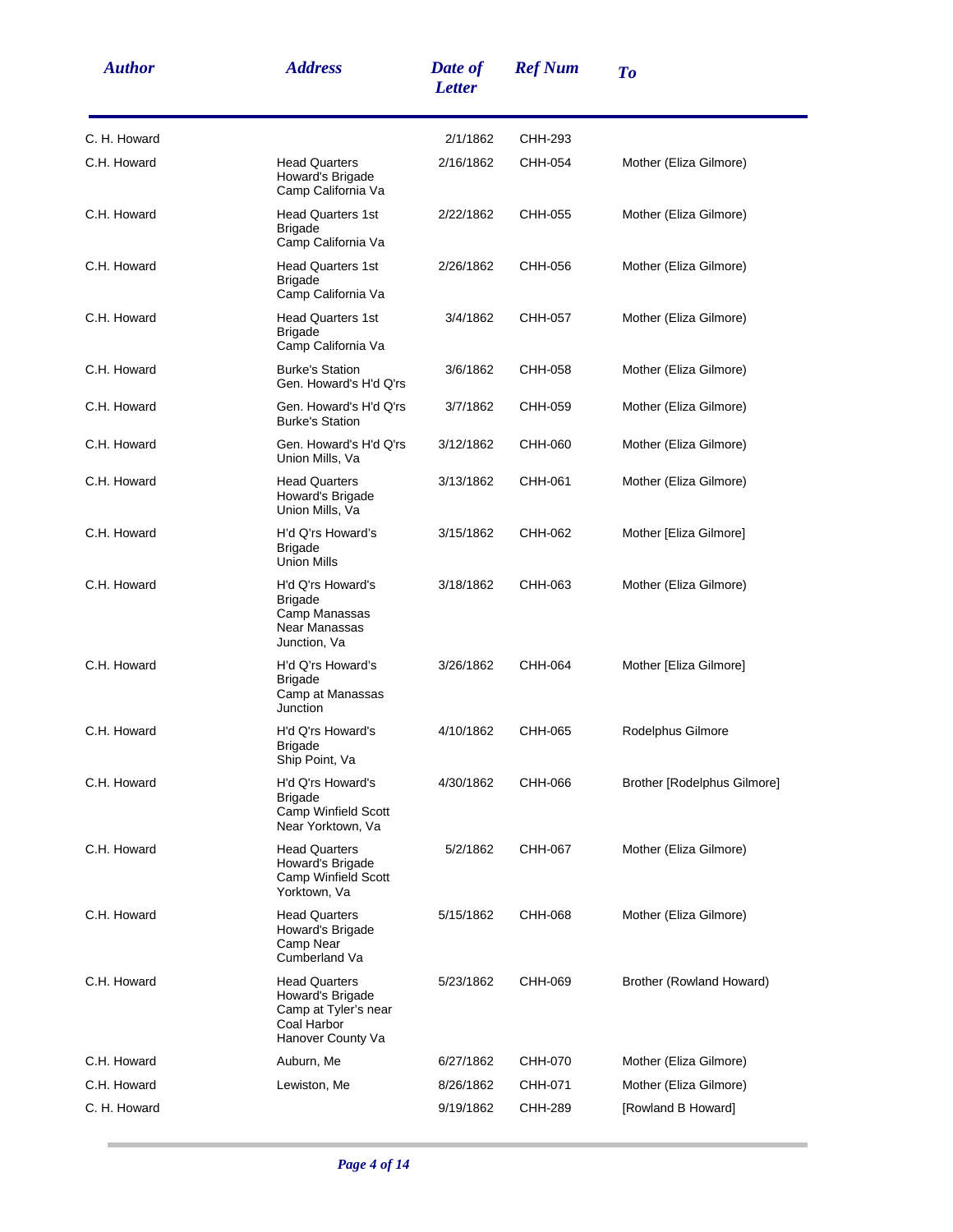| <b>Author</b> | <b>Address</b>                                                                     | Date of<br><b>Letter</b> | <b>Ref Num</b> | To                              |
|---------------|------------------------------------------------------------------------------------|--------------------------|----------------|---------------------------------|
| C.H. Howard   | H'd Qr's Division<br>Sumner's Corps<br>Near Sharpsburg, Md                         | 9/21/1862                | CHH-072        | brother (Rodelphus Gilmore)     |
| C. H. Howard  |                                                                                    | 9/22/1862                | CHH-294        | Brother [Roland H Gilmore]      |
| C.H. Howard   | <b>Head Quarters 2d</b><br><b>Division</b><br>Sumner's Corps<br>Bolivar Heights Va | 10/4/1862                | CHH-074        | Mother (Eliza Gilmore)          |
| C.H. Howard   | <b>Head Quarters 2d</b><br><b>Division</b><br>Sumner's Corps<br>Bolivar Heights Va | 10/12/1862               | CHH-075        | Brother (Rodelphus Gilmore)     |
| C.H. Howard   | <b>Head Quarters 2d</b><br><b>Division</b><br>Sumner's Corps<br>Bolivar Heights Va | 10/13/1862               | CHH-076        | Lizzie (Elizabeth Waite Howard) |
| C.H. Howard   | Leeds, Me                                                                          | 12/1/1862                | CHH-077        | Brother (Rodelphus Gilmore)     |
| C.H. Howard   | Washington, D.C.                                                                   | 12/6/1862                | CHH-078        | Mother [Eliza Gilmore]          |
| C.H. Howard   | Washington, D.C.                                                                   | 12/8/1862                | CHH-079        | Mother [Eliza Gilmore]          |
| C.H. Howard   | H'd Qr's 2d Divn.<br>Wednesday Camp at<br>Falmouth                                 | 12/10/1862               | CHH-080        | Mother [Eliza Gilmore]          |
| C.H. Howard   | H'd Qr's 2d Division<br>Fredericksburg Va                                          | 12/13/1862               | CHH-081        | Mother [Eliza Gilmore]          |
| C.H. Howard   | <b>Head Quarters 2d</b><br>Division<br>Fredericksburg Va                           | 12/14/1862               | CHH-082        | Dellie [Rodelphus Gilmore]      |
| C.H. Howard   | Howard's Division<br>Near Falmouth Va                                              | 12/16/1862               | CHH-083        | Mother [Eliza Gilmore]          |
| C.H. Howard   | H'd Qr's 2nd Divn 2d<br>Corps<br>Near Falmouth Va                                  | 12/19/1862               | CHH-084        | Mother [Eliza Gilmore]          |
| C.H. Howard   | H'd Q'rs 2nd Div 2nd<br>Corps<br>Near Falmouth Va                                  | 12/26/1862               | CHH-085        | Mother [Eliza Gilmore]          |
| C. H. Howard  |                                                                                    | 1/1/1863                 | CHH-290        | [Mother]                        |
| C.H. Howard   | H'd Qr's 2nd Divn. 2nd<br>Corps<br>Near Falmouth Va                                | 1/3/1863                 | CHH-087        | Mother                          |
| C.H. Howard   |                                                                                    | 1/10/1863                | CHH-297        | [Rodelphus Gilmore]             |
| C.H. Howard   | H'd Q'rs 2nd Divn 2nd<br>Corps<br>Near Falmouth Va.                                | 1/14/1863                | CHH-088        | Mother (Eliza Gilmore)          |
| C.H. Howard   | Head Qrs 2n Divn<br>Near Falmouth, Va                                              | 2/10/1863                | CHH-089        | Brother (Rodelphus Gilmore)     |
| C.H. Howard   | Studio Building No B<br>Tenth Street, New York                                     | 3/4/1863                 | CHH-090        | Mother (Eliza Gilmore)          |
| C.H. Howard   | Hd. qrs. 2nd Divn 2nd<br>Corps<br>Near Falmouth Va.                                | 3/15/1863                | CHH-091        | Mother                          |
| C.H. Howard   | Hdgrs. 2nd. Divn.<br>Near Falmouth Va                                              | 3/27/1863                | CHH-092        | Mother (Eliza Gilmore)          |
| C.H. Howard   | Hdqrs. 2nd Divn. 2nd<br>Corps<br>Near Falmouth Va.                                 | 3/31/1863                | CHH-093        | Mother                          |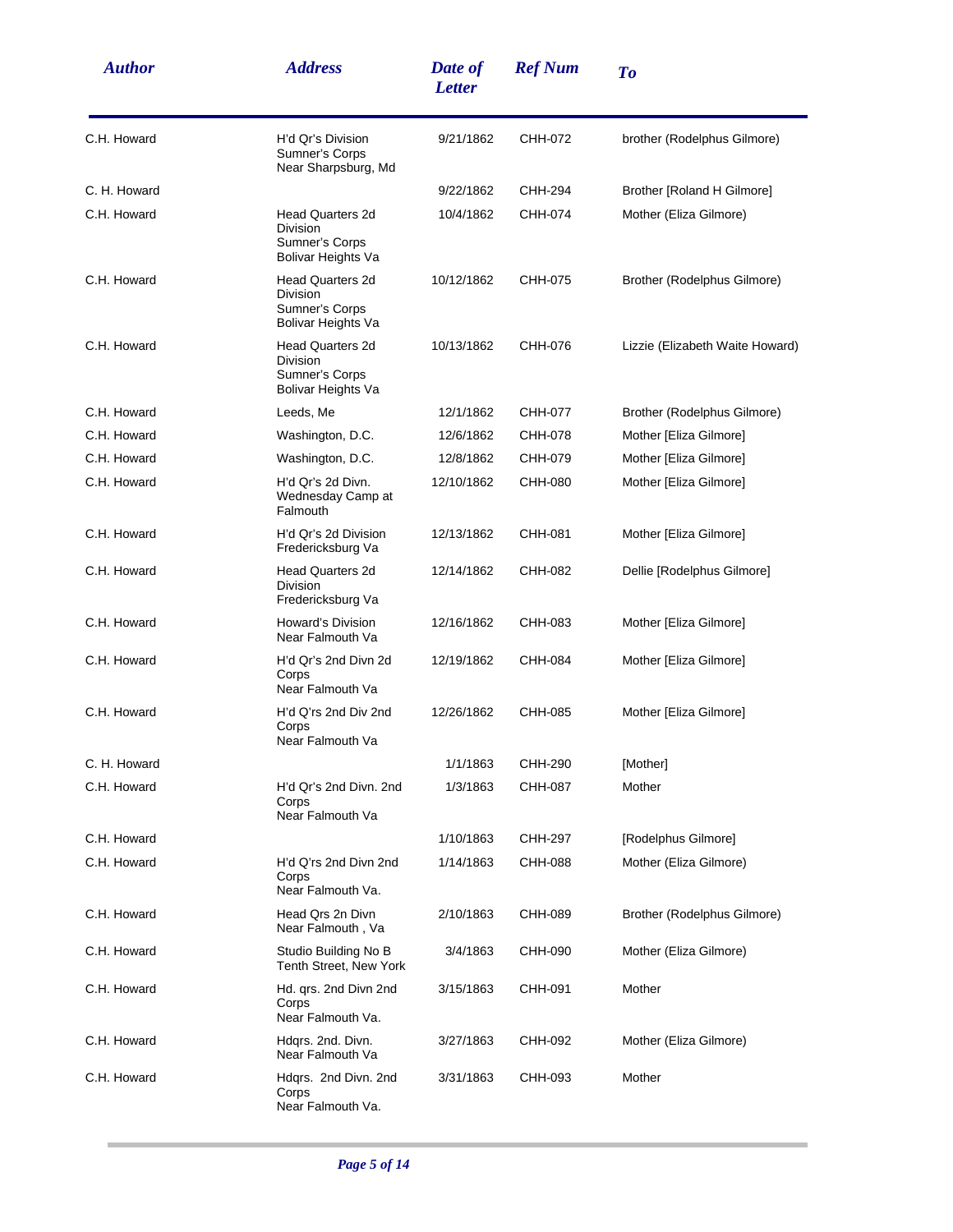| <b>Author</b> | <b>Address</b>                                                                                | Date of<br><b>Letter</b> | <b>Ref Num</b>  | <b>To</b>                          |
|---------------|-----------------------------------------------------------------------------------------------|--------------------------|-----------------|------------------------------------|
| C.H. Howard   | Hdgrs 11th Corps<br><b>Stafford Court House</b>                                               | 4/1/1863                 | CHH-094         | Brother [Rowland B. Howard]        |
| C.H. Howard   | Hd. qrs. 11th Corps<br><b>Stafford Court House</b>                                            | 4/6/1863                 | CHH-095         | Mother                             |
| C.H. Howard   | <b>Headquarters Eleventh</b><br>Corps<br><b>Near Brooks Station</b><br>Va.,                   | 4/26/1863                | CHH-096         | Mother                             |
| C.H. Howard   | <b>Headquarters Eleventh</b><br>Corps<br>Near Brooks Station,<br>Va                           | 4/26/1863                | CHH-097         | Brother [Rowland B. Howard]        |
| C.H. Howard   | Hd. qrs. 11th Corps                                                                           | 5/1/1863                 | CHH-098         | Brother [Rodelphus Gilmore]        |
| C.H. Howard   | Hd. qrs. 11th Corps                                                                           | 5/1/1863                 | <b>CHH-098t</b> | <b>Brother [Rodelphus Gilmore]</b> |
| C.H. Howard   | Hd. Qrs. 11th Corps<br>Chancellorsville                                                       | 5/4/1863                 | CHH-099         | Mother                             |
| C.H. Howard   | <b>Headquarters Eleventh</b><br>Corps<br>Near Brook's Station,<br>Va                          | 5/8/1863                 | CHH-100         | Brother [Rowland B. Howard]        |
| C. H. Howard  | 11th Corps<br>Nashville, Tenn                                                                 | 5/10/1863                | CHH-296         | [Rowland B Howard]                 |
| C.H. Howard   | <b>Headquarters Eleventh</b><br>Corps                                                         | 5/17/1863                | CHH-101         | Mother                             |
| C.H. Howard   | <b>Headquarters Eleventh</b><br>Corps<br>Near Brooke Station Va                               | 6/3/1863                 | CHH-103         | Brother [Rodelphus Gilmore]        |
| C.H. Howard   | <b>Headquarters Eleventh</b><br>Corps<br>Near Brook's Station,<br>Va                          | 6/6/1863                 | CHH-104         | Mother                             |
| C.H. Howard   | Hd. qrs. 11th Corps<br>Centerville, Va                                                        | 6/15/1863                | CHH-105         | Mother                             |
| C.H. Howard   | Hd. qrs. 11th Corps<br>Camp at Goose Creek<br>Va                                              | 6/19/1863                | CHH-107         | Mother                             |
| C.H. Howard   | <b>Headquarters Eleventh</b><br>Corps<br>Army of the Potomac                                  | 7/9/1863                 | CHH-108         | Mother                             |
| C.H. Howard   | <b>Headquarters Eleventh</b><br>Corps<br>Army of the Potomac.<br>Mountville, Loudon Co.<br>Va | 7/20/1863                | CHH-109         | Mother                             |
| C.H. Howard   | Hd. qrs. 11th Corps<br>Warrenton Junction, Va                                                 | 7/29/1863                | CHH-110         | Mother                             |
| C.H. Howard   | Hd. qrs. 11th Corps<br>Warrenton Junction,<br>Va.                                             | 7/29/1863                | CHH-110c        | Mother                             |
| C.H. Howard   | <b>Headquarters Eleventh</b><br>Corps<br>Army of the Potomac<br>Catlett's Station, Va         | 9/2/1863                 | CHH-111         | Mother                             |
| C.H. Howard   | <b>Headquarters Eleventh</b><br>Corps                                                         | 9/4/1863                 | CHH-112         | Brother [Rodelphus Gilmore]        |
| C.H. Howard   | Hd. qrs. 11th Corps                                                                           | 9/16/1863                | CHH-113         | Mother                             |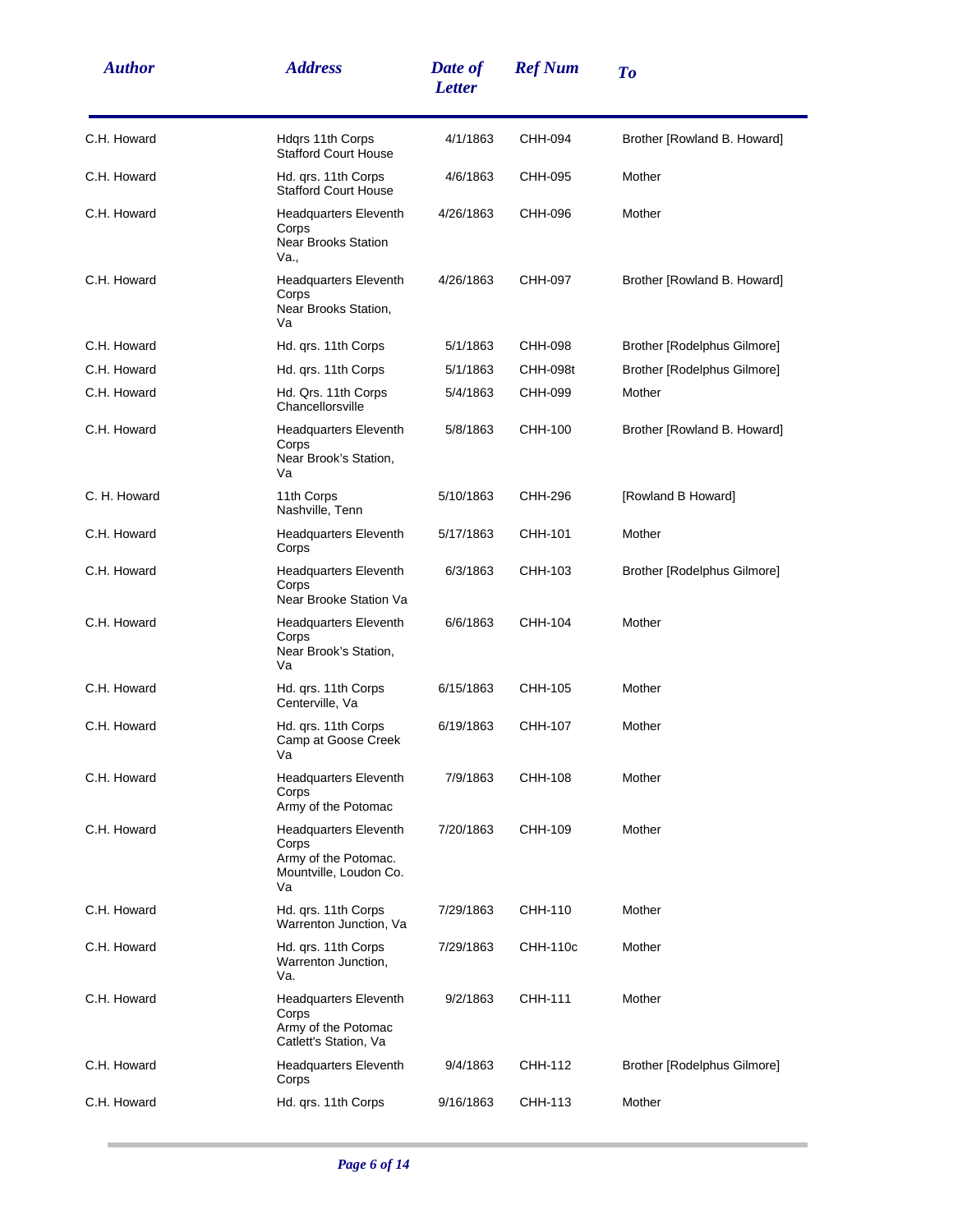| <b>Author</b> | <b>Address</b>                                                                                      | Date of<br><b>Letter</b> | <b>Ref Num</b> | To                                  |
|---------------|-----------------------------------------------------------------------------------------------------|--------------------------|----------------|-------------------------------------|
| C.H. Howard   | Richmond, Indiana                                                                                   | 10/4/1863                | CHH-298        | Mother                              |
| C.H. Howard   | Nashville, Tenn                                                                                     | 10/7/1863                | CHH-115        | Mother                              |
| C.H. Howard   | <b>Headquarters Eleventh</b><br>Corps<br>Assistant Inspector<br>General's Office<br>Nashville, Tenn | 10/7/1863                | CHH-114        | Mother                              |
| C.H. Howard   | Hd. qrs. 11th Corps<br>Bridgeport, Alabama                                                          | 10/11/1863               | CHH-116        | Mother                              |
| C.H. Howard   | Headquarters 11th<br>Corps<br>Bridgeport, Alabama                                                   | 10/11/1863               | CHH-116c       | Mother                              |
| C.H. Howard   | Hd. qrs. 11th Corps<br><b>Bridgeport Ala</b>                                                        | 10/14/1863               | CHH-117        | Brother [Rodelphus Gilmore]         |
| C.H. Howard   | Bridgeport, Ala                                                                                     | 10/17/1863               | CHH-118        | Mother                              |
| C.H. Howard   | <b>Headquarters Eleventh</b><br>Corps<br>Lookout Valley                                             | 11/15/1863               | CHH-119        | Brother [Rodelphus Gilmore]         |
| C.H. Howard   | Lookout Valley, Tenn                                                                                | 11/18/1863               | CHH-120        | <b>Editor of the Portland Press</b> |
| C.H. Howard   | <b>Headquarters Eleventh</b><br>Corps<br>Loudon Tenn                                                | 12/4/1863                | CHH-121        | Brother [Rowland B. Howard]         |
| C.H. Howard   | Hdgrs. 11th Corps<br>Loudon Tenn.                                                                   | 12/4/1863                | CHH-121c       | Brother [Rowland B. Howard]         |
| C.H. Howard   | <b>Headquarters Eleventh</b><br>Corps<br>Army of the Tennessee<br>Louisville, Tenn                  | 12/6/1863                | CHH-122        | Brother [Rodelphus Gilmore]         |
| C. H. Howard  | Hd. qrs. 11th Corps<br>Athens (Tenn.)                                                               | 12/9/1863                | CHH-123        | Ella Howard                         |
| C. H. Howard  | Hd. qrs. 11th Corps<br>Athens - McMinn Co.<br>Tenn                                                  | 12/10/1863               | CHH-124        | Mother                              |
| C. H. Howard  | Hd. qrs. 11th Army<br>Corps<br>Charleston - (on the<br>Hiwassee River) Tenn.                        | 12/13/1863               | CHH-125        | Mr. Gilman                          |
| C. H. Howard  | Hd. grs 11th Corps<br>Charleston (on the<br>Hiwassee) Tenn.                                         | 12/13/1863               | CHH-132        | Rodelphus Gilmore                   |
| C. H. Howard  | Cleveland TN                                                                                        | 12/16/1863               | CHH-126        | unknown                             |
| C. H. Howard  | Hd. grs. 11th Corps<br>Lookout Valley                                                               | 12/17/1863               | CHH-128        | Brother [Rowland B. Howard]         |
| C. H. Howard  | Hd. qrs. 11th Corps<br>Lookout Valley                                                               | 12/17/1863               | CHH-127        | Mother                              |
| C. H. Howard  | <b>Headquarters Eleventh</b><br>Corps<br>Lookout Valley                                             | 12/20/1863               | CHH-129        | Rodelphus Gilmore                   |
| C. H. Howard  | Hd. qrs. 11th Corps<br>Lookout Valley                                                               | 12/22/1863               | CHH-130        | Mother                              |
| C. H. Howard  | Hd. qrs. 11th Corps<br>Lookout Valley Tenn                                                          | 12/31/1863               | CHH-162        | Mother                              |
| C. H. Howard  | Hd. Qrs 11th Corps<br>Lookout Valley                                                                | 1/4/1864                 | CHH-135        | Brother [Rodelphus Gilmore]         |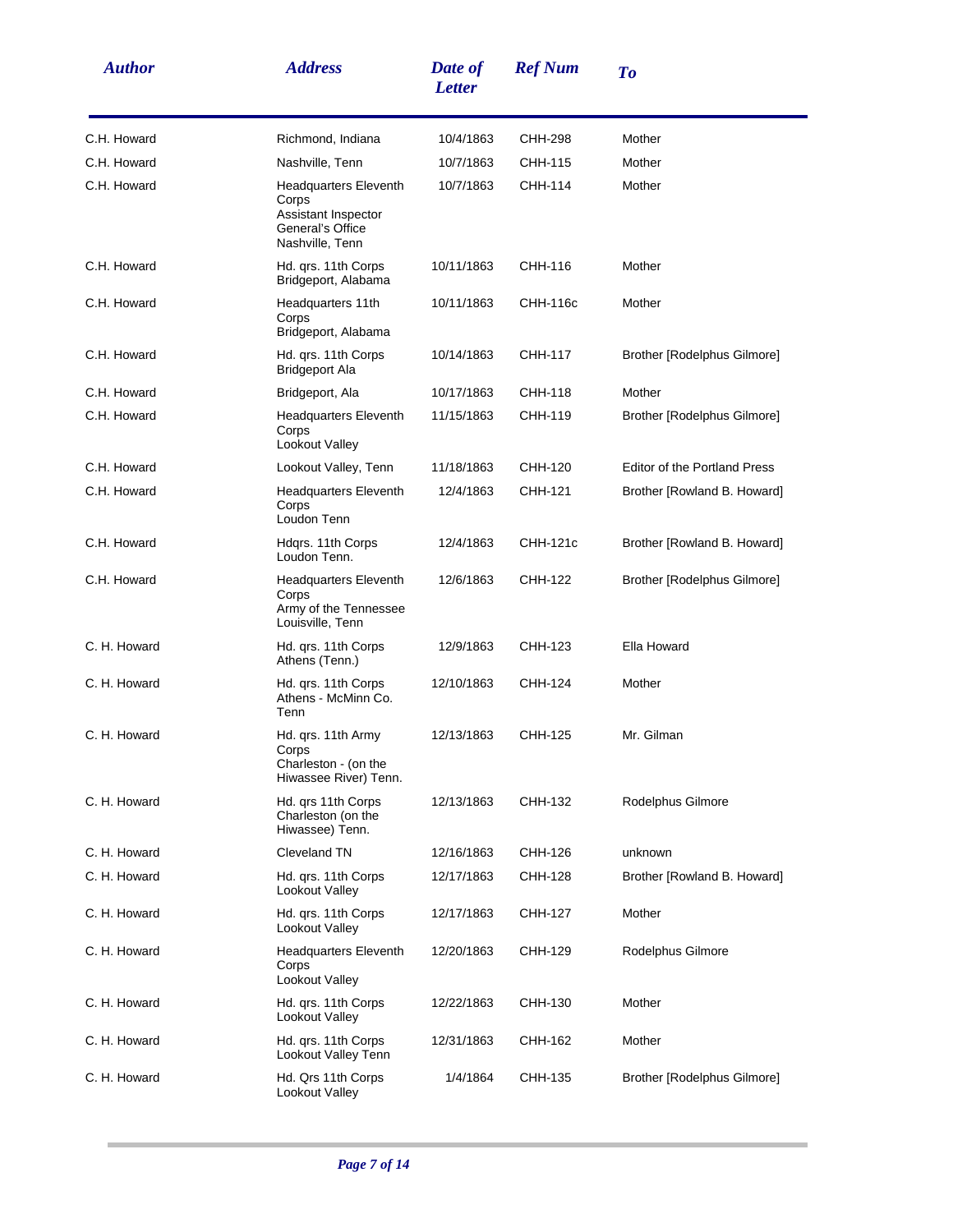| <b>Author</b> | <b>Address</b>                                                                                                                | Date of<br><b>Letter</b> | <b>Ref Num</b> | To                          |
|---------------|-------------------------------------------------------------------------------------------------------------------------------|--------------------------|----------------|-----------------------------|
| C. H. Howard  | Hd. Qrs. 11th Corps<br>Lookout Valley [Tenn]                                                                                  | 1/4/1864                 | CHH-134        | Brother [Rowland B. Howard] |
| C. H. Howard  | <b>Headquarters Eleventh</b><br>Corps<br>Department of the<br>Cumberland<br>Lookout Valley [Tenn]                             | 1/17/1864                | CHH-136        | Mother                      |
| C. H. Howard  | Hd. Qrs. 11th Corps<br>Lookout Valley                                                                                         | 1/25/1864                | CHH-137        | Brother [Rodelphus Gilmore] |
| C. H. Howard  | Richmond, Indiana                                                                                                             | 2/11/1864                | CHH-138        | Brother [Rodelphus Gilmore] |
| C. H. Howard  | Chicago, Illinois                                                                                                             | 2/16/1864                | CHH-139        | Brother [Rodelphus Gilmore] |
| C. H. Howard  | Nashville, Tenn.                                                                                                              | 2/27/1864                | CHH-140        | Mother                      |
| C. H. Howard  | Hd. qrs. 11th Corps<br>Lookout Valley, Tenn.                                                                                  | 2/28/1864                | CHH-141        | Mother                      |
| C. H. Howard  | Hd. qrs. 11th Corps<br>Lookout Valley, Tenn.                                                                                  | 3/1/1864                 | CHH-142        | Mother                      |
| C. H. Howard  | <b>Headquarters Eleventh</b><br>Corps<br>Lookout Valley, Tenn                                                                 | 3/4/1864                 | CHH-143        | A. S. Packard               |
| C. H. Howard  | Headquarters,<br><b>Eleventh Corps</b><br>Lookout Valley, Tenn.                                                               | 3/8/1864                 | CHH-144        | Brother [Rodelphus Gilmore] |
| C. H. Howard  | <b>Headquarters Eleventh</b><br>Corps<br>Lookout Valley, Tenn                                                                 | 3/9/1864                 | CHH-145        | Father (John Gilmore)       |
| C. H. Howard  | <b>Headquarters Eleventh</b><br>Corps<br>Lookout Valley, Tenn.                                                                | 3/18/1864                | <b>CHH-147</b> | Mother                      |
| C. H. Howard  | Head quarters 11th<br>Corps<br>Lookout Valley, Tenn                                                                           | 3/20/1864                | CHH-148        | Brother [Rodelphus Gilmore] |
| C. H. Howard  | <b>Headquarters Eleventh</b><br>Corps<br>Lookout Valley, Tenn                                                                 | 4/2/1864                 | CHH-149        | Father (John Gilmore)       |
| C. H. Howard  | <b>Headquarters Eleventh</b><br>Corps,<br>Lookout Valley,<br>Tennessee                                                        | 4/4/1864                 | CHH-150        | Prof. A. S. Packard         |
| C. H. Howard  | <b>Headquarters Eleventh</b><br>Corps<br>Department of the<br>Cumberland<br>Lookout Valley, Tenn.                             | 4/6/1864                 | CHH-151        | Brother [Rodelphus Gilmore] |
| C. H. Howard  | <b>Headquarters Fourth</b><br>Army Corps<br>Department of the<br>Cumberland<br>Adairsville Ga.<br>On Dalton & Atlanta<br>R.R. | 5/18/1864                | CHH-152        | Brother [Rowland B. Howard] |
| C. H. Howard  | Hd. qrs. 4th Corps<br>Near Kennesaw Mt.<br>Georgia                                                                            | 6/21/1864                | CHH-153        | Brother [Rowland B. Howard] |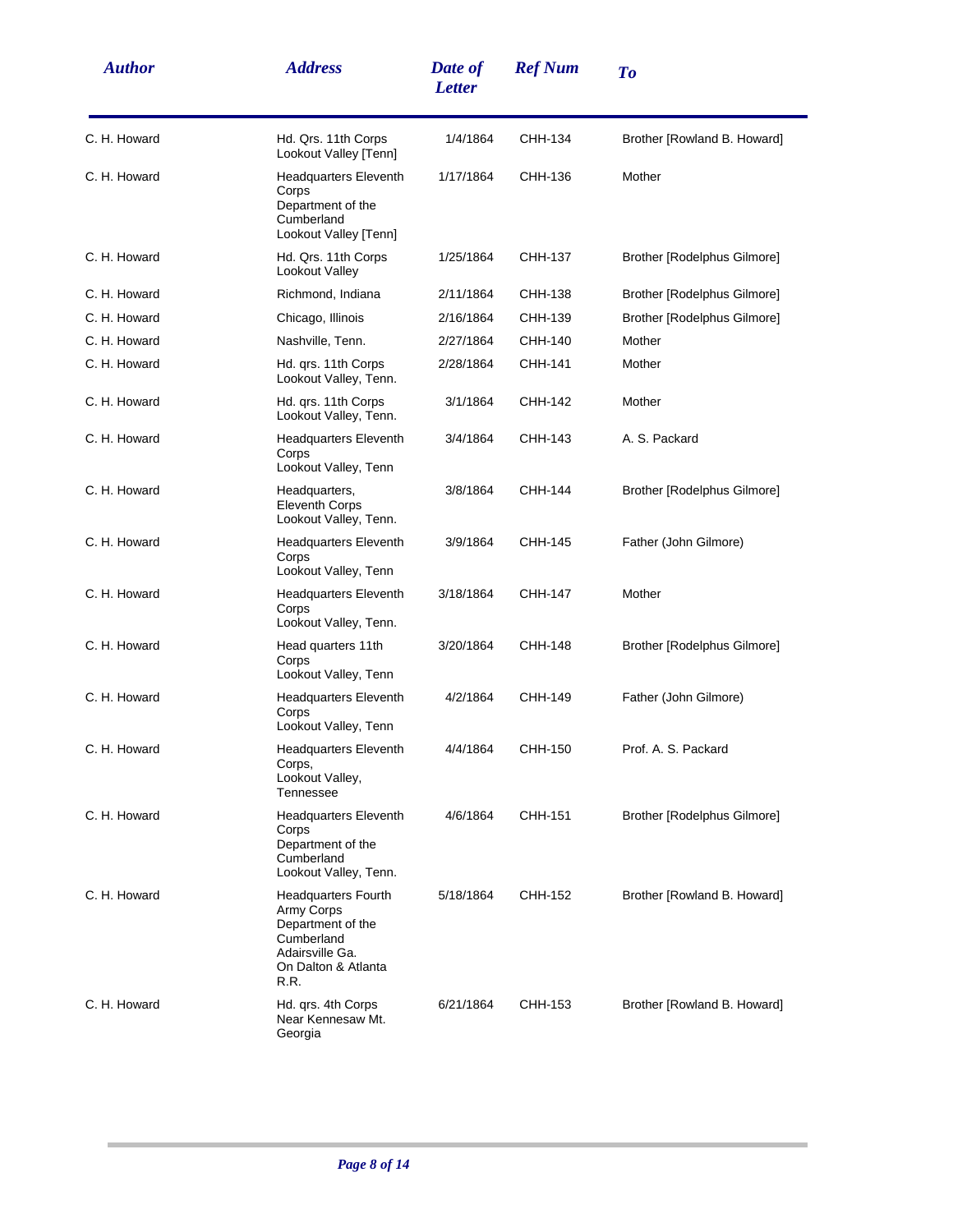| <b>Author</b> | <b>Address</b>                                                                                                                               | Date of<br><b>Letter</b> | <b>Ref Num</b> | To                          |
|---------------|----------------------------------------------------------------------------------------------------------------------------------------------|--------------------------|----------------|-----------------------------|
| C. H. Howard  | <b>Headquarters Fourth</b><br>Army Corps,<br>Department of the<br>Cumberland<br>In the Field Near<br>Kennesaw Mt, Ga.                        | 7/2/1864                 | CHH-154        | Brother [Rodelphus Gilmore] |
| C. H. Howard  | <b>Headquarters Fourth</b><br>Army Corps,<br>Department of the<br>Cumberland<br>On the Chattahoochee,<br>Vinings Station,<br>[Georgia]       | 7/10/1864                | CHH-155        | Brother [Rodelphus Gilmore] |
| C. H. Howard  | Head-Quarters 4th<br><b>Army Corps</b><br>Assistant Inspector<br>General's Office<br>On South Bank<br>Chattahoochee Ga<br>Near Power's Ferry | 7/13/1864                | CHH-156        | Brother [Rodelphus Gilmore] |
| C. H. Howard  | <b>Head Quarters District</b><br>of Vicksburg<br>Vicksburg, Miss.                                                                            | 9/7/1864                 | CHH-157        | Mother                      |
| C. H. Howard  | Headquarters, Military<br>Div. of the West<br>Mississippi,<br>New Orleans, Louisiana                                                         | 9/10/1864                | CHH-158        | Mother                      |
| C. H. Howard  | Headquarters, Military<br>Div. of the West<br>Mississippi<br>New Orleans, La.                                                                | 9/11/1864                | CHH-159        | Brother [Rodelphus Gilmore] |
| C. H. Howard  | Head-Quarters Dep't &<br>Army of the Tennessee<br>Smyrna Camp Ground,<br>Ga.                                                                 | 11/10/1864               | CHH-160        | Mother                      |
| C. H. Howard  | Head-Quarters Dep't<br>and Army of the<br>Tennessee<br>Savannah Ga                                                                           | 12/27/1864               | CHH-161        | Mother                      |
| C. H. Howard  | Augusta, Maine                                                                                                                               | 1/30/1865                | CHH-163        | Mother                      |
| C. H. Howard  | Augusta [Maine]                                                                                                                              | 2/1/1865                 | CHH-165        | Mother                      |
| C. H. Howard  | <b>Head-Quarters</b><br>Department and Army<br>of the Tennessee<br>Beaufort S.C.                                                             | 2/20/1865                | CHH-166        | Mother                      |
| C. H. Howard  | <b>Head-Quarters Dep't</b><br>and Army of the<br>Tennessee,<br>Beaufort S.C.                                                                 | 3/3/1865                 | CHH-167        | brother [Rowland B. Howard] |
| C. H. Howard  | Studio Building<br>New York                                                                                                                  | 3/9/1865                 | CHH-168        | Mother                      |
| C. H. Howard  | Washington D.C.<br>Cor "K" & 12th Sts.                                                                                                       | 3/17/1865                | CHH-169        | Mother                      |
| C. H. Howard  | On board Steamer<br>"Brady"<br>On James River - for<br>Ft. Monroe, Virginia                                                                  | 3/24/1865                | CHH-170        | Mother                      |
| C. H. Howard  | Hd. qrs. Army Tenn.<br>Goldsboro N. C.                                                                                                       | 3/27/1865                | CHH-171        | Mother                      |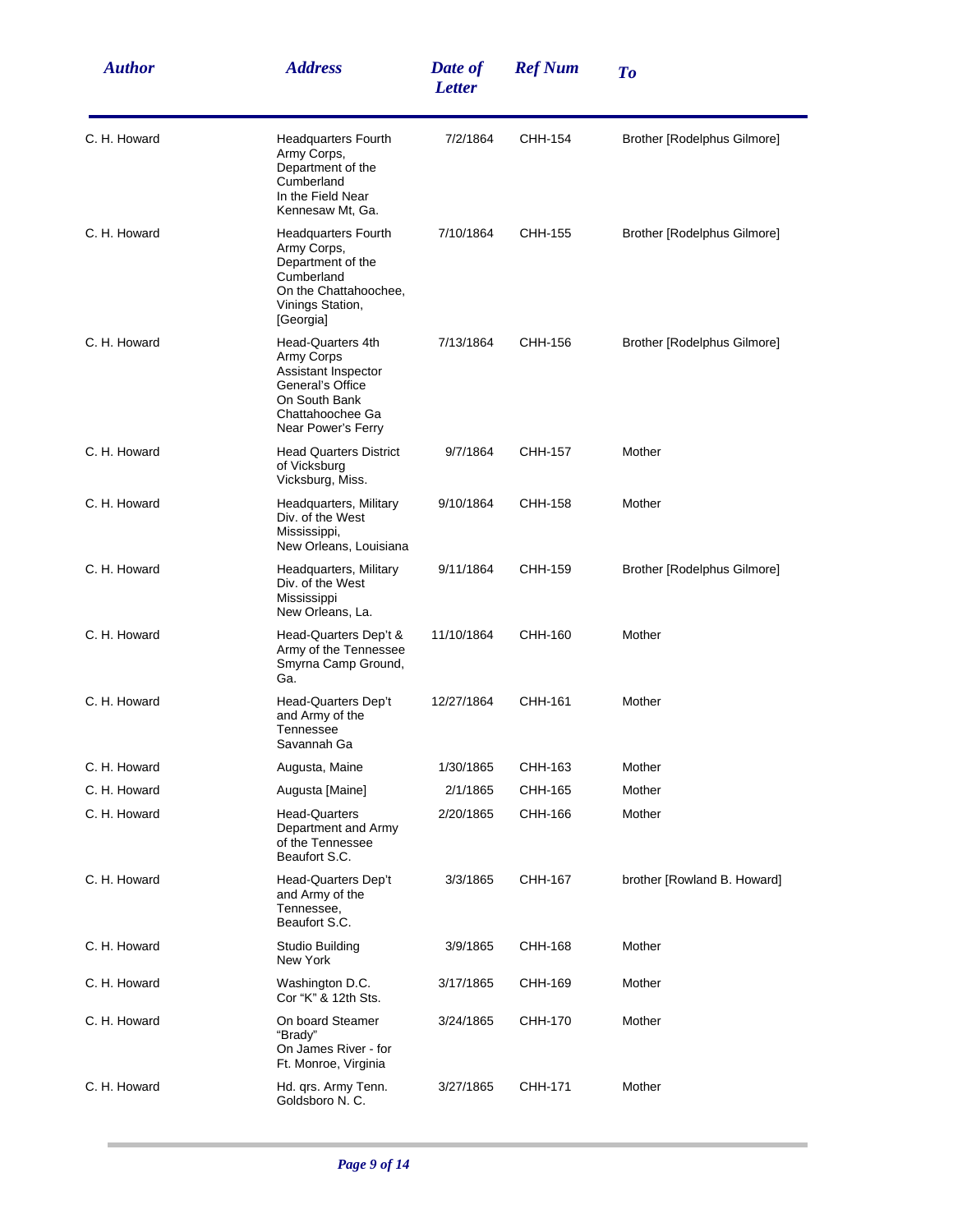| <b>Author</b> | <b>Address</b>                                                                                                                       | Date of<br><b>Letter</b> | <b>Ref Num</b> | To                          |
|---------------|--------------------------------------------------------------------------------------------------------------------------------------|--------------------------|----------------|-----------------------------|
| C. H. Howard  | Head-Quarters Dep't<br>and Army of the<br>Tennessee<br>Goldsboro N. C.                                                               | 4/1/1865                 | CHH-172        | Mother                      |
| C. H. Howard  | Baltimore, [Md]                                                                                                                      | 4/9/1865                 | CHH-173        | Mother                      |
| C. H. Howard  | Hd. qrs. 128th U. S. C.<br>Т.<br>Beaufort S.C.                                                                                       | 4/21/1865                | CHH-174        | Mother                      |
| C. H. Howard  | [Beaufort S. C.]                                                                                                                     | 5/1/1865                 | CHH-178        | [Mother]                    |
| C. H. Howard  | Hd. qrs. Camp Stanton<br>Beaufort S.C.                                                                                               | 5/7/1865                 | CHH-175        | Brother [Rowland B. Howard] |
| C. H. Howard  | Camp Stanton<br>Beaufort S. C.                                                                                                       | 5/10/1865                | CHH-176        | Mother                      |
| C. H. Howard  | Hd. qrs. Camp Stanton<br>Beaufort S.C.                                                                                               | 5/23/1865                | CHH-177        | Mother                      |
| C. H. Howard  | Hd. Qrs. Camp Stanton<br>Beaufort S. C.                                                                                              | 6/12/1865                | CHH-179        | Mother                      |
| C. H. Howard  | Hd. qrs. Post Beaufort                                                                                                               | 6/26/1865                | CHH-180        | brother [Rodelphus Gilmore] |
| C. H. Howard  | Hd. grs. Post<br>Beaufort S.C.                                                                                                       | 7/9/1865                 | CHH-181        | Mother                      |
| C. H. Howard  | Hd. qrs. Post of<br><b>Beaufort</b>                                                                                                  | 7/11/1865                | CHH-182        | Mother                      |
| C. H. Howard  | Beaufort S. C.                                                                                                                       | 9/27/1865                | CHH-183        | Mother                      |
| C. H. Howard  | Beaufort S. C.                                                                                                                       | 9/27/1865                | CHH-184        | Rowland B. Howard           |
| C. H. Howard  | No. 4 Meeting St.<br>Charleston S.C.                                                                                                 | 10/8/1865                | CHH-185        | Brother [Rowland B. Howard] |
| C. H. Howard  | Charleston, S. C.                                                                                                                    | 10/23/1865               | CHH-186        | Mother                      |
| C. H. Howard  | On Steamboat<br>"Canonicus"<br>In Wassaw Sound<br>(Georgia Coast)                                                                    | 10/26/1865               | CHH-187        | Mother                      |
| C. H. H.      | On board Steamboat<br>"Canonicus" - St.<br>John's River Fla.                                                                         | 10/31/1865               | CHH-188        | Mother                      |
| C. H. Howard  | On Canonicus Off<br>Florida Coast<br>Bound for Savannah                                                                              | 11/1/1865                | CHH-190        | Mother                      |
| C. H. Howard  | Darlington S.C.                                                                                                                      | 11/16/1865               | CHH-191        | Mother                      |
| C. H. Howard  | 638 Fremont St.<br>Mr. Webbs<br><b>Boston</b>                                                                                        | 5/14/1866                | CHH-192        | Mother [Eliza Gilmore]      |
| C. H. Howard  | Bureau Refugees,<br>Freedmen and<br>Abandoned Lands<br><b>Headquarters Ass't</b><br>Commissioner, District<br>Columbia<br>Washington | 6/26/1866                | CHH-193        | Mother [Eliza Gilmore]      |
| C. H. Howard  | Bureau Refugees,<br>Freedmen and<br><b>Abandoned Lands</b><br>Headquarters Ass't<br>Commissioner, District<br>Columbia<br>Washington | 9/10/1866                | CHH-194        | Brother [Rowland B. Howard] |
| C. H. Howard  | Charlotte, N.C.                                                                                                                      | 9/14/1866                | CHH-195        | Mother [Eliza Gilmore]      |
|               |                                                                                                                                      |                          |                |                             |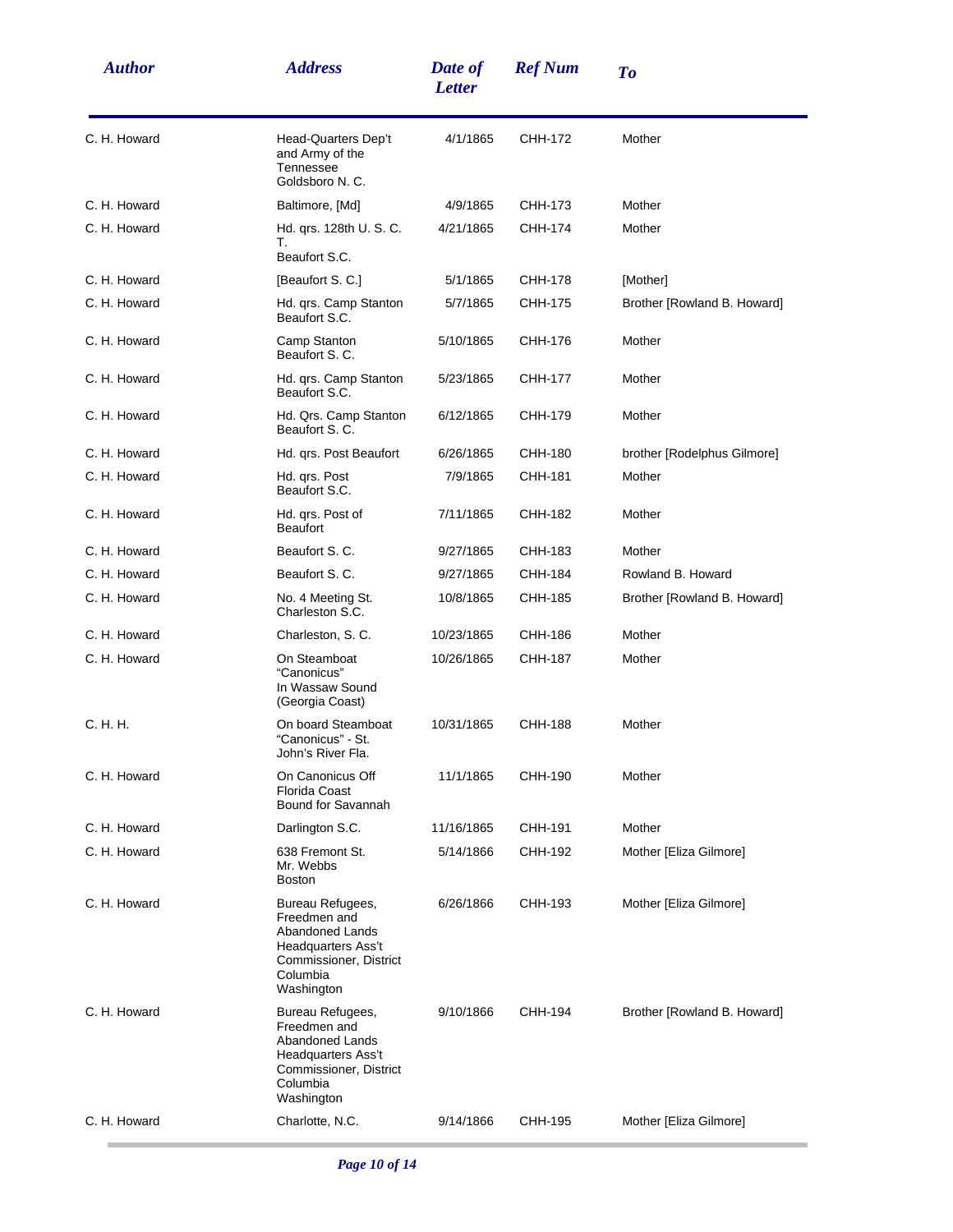| <b>Author</b>     | <b>Address</b>                                                                                                                        | Date of<br><b>Letter</b> | <b>Ref Num</b> | To                            |
|-------------------|---------------------------------------------------------------------------------------------------------------------------------------|--------------------------|----------------|-------------------------------|
| C. H. Howard      |                                                                                                                                       | 11/1/1866                | CHH-197        | [Rowland B. Howard]           |
| C. H. Howard      | Bureau Refugees,<br>Freedmen and<br>Abandoned Lands<br>Headquarters Ass't<br>Commissioner, District<br>Columbia<br>Washington         | 11/25/1866               | CHH-196        | Mother [Eliza Gilmore]        |
| C. H. Howard      | New York                                                                                                                              | 4/16/1867                | CHH-198        | Mother [Eliza Gilmore]        |
| C. H. Howard      | Bangor                                                                                                                                | 7/4/1867                 | CHH-199        | Mother [Eliza Gilmore]        |
| C. H. Howard      | Bureau Refugees,<br>Freedmen and<br>Abandoned Lands<br>Headquarters Ass't<br>Commissioner, District<br>Columbia<br>Washington         | 10/14/1867               | CHH-200        | Mother [Eliza Gilmore]        |
| C. H. Howard      | Parker House<br><b>Boston</b>                                                                                                         | 12/9/1867                | CHH-201        | Mother [Eliza Gilmore]        |
| C. H. Howard      | No. 229   Street<br>Between 18th and 19th<br><b>Streets</b><br>Washington                                                             | 4/27/1868                | CHH-202        | Rowland [B. Howard]           |
| C. H. Howard      |                                                                                                                                       | 7/18/1868                | CHH-203        | Brother [Rodelphus H Gilmore] |
| C. H. Howard      | <b>Steamer Pink Varble</b><br>Arkansas River, near<br>Auburn                                                                          | 3/2/1872                 | CHH-204        | Dearest [Katherine F Howard]  |
| C. H. Howard      | American Missionary<br>Association<br>Room 18, No. 204<br><b>West Madison Street</b><br>Chicago<br>C. H. Howard, Western<br>Secretary | 5/18/1872                | CHH-206        | Brother [Rodelphus H Gilmore] |
| C. H. Howard      | Glencoe, Illinois                                                                                                                     | 4/27/1873                | CHH-205        | Mother [Eliza Gilmore]        |
| C H Howard        | Office of The Advance<br>Nos. 151 & 153 Fifth<br>Avenue<br>C. H. Howard & Co.,<br>Publishers<br>Chicago                               | 2/2/1874                 | CHH-210        | Mother [Eliza Gilmore]        |
| C. H. Howard      | Glencoe, Illinois                                                                                                                     | 9/10/1874                | CHH-295        | [Eliza Gilmore]               |
| Charles H. Howard | Glencoe, Illinois                                                                                                                     | 7/9/1876                 | CHH-213        | Dearest [Katherine Howard]    |
| Charles H. Howard | Glencoe, Illinois                                                                                                                     | 7/23/1876                | CHH-215        | Mac Howard                    |
| Charles H. Howard | Glencoe, Illinois                                                                                                                     | 7/23/1876                | CHH-214        | Dearest [Katherine Howard]    |
| C.H. Howard       | The Advance<br>C.H. Howard & Co.,<br><b>Publishers</b><br>155 and 157 Dearborn<br><b>Street</b><br>Chicago, Illinois                  | 12/14/1880               | CHH-217        | Prof. A. S. Packard           |
| C.H. Howard       | The National Co-<br>Operative Club<br>Room 20<br>158 Washington Street<br>Chicago Illinois                                            | 12/3/1886                | CHH-221        | Prof. Little                  |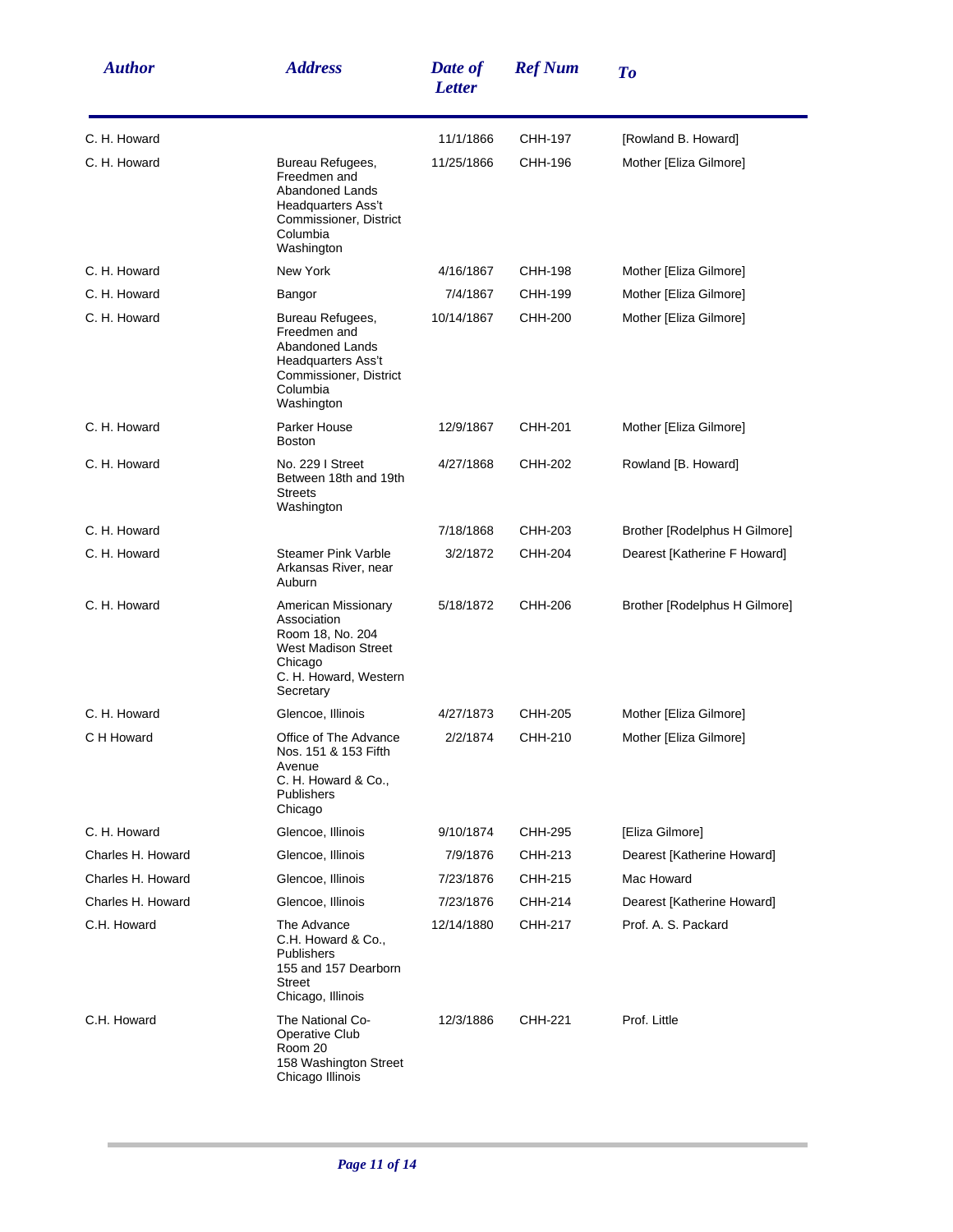| <b>Author</b>             | <b>Address</b>                                                                            | Date of<br><b>Letter</b> | <b>Ref Num</b> | To                                  |
|---------------------------|-------------------------------------------------------------------------------------------|--------------------------|----------------|-------------------------------------|
| C. H. Howard              | The Farm, Field &<br>Stockman,<br>156 and 158<br>Washington St.<br>Chicago, III           | 12/3/1886                | CHH-220        | Geo. T. Little, Esq.                |
| C. H. Howard              | The Farm, Field &<br>Stockman,<br>156 and 158<br>Washington St.<br>Chicago, Ill           | 3/18/1887                | CHH-222        | Prof. Geo. T. Little                |
| Charles H. Howard         | Chicago, Illinois                                                                         | 8/1/1895                 | CHH-245        | General O. O. Howard                |
|                           | Howard & Wilson Pub.<br>Co.<br><b>Madison and Franklin</b><br>Sts.<br>Chicago, III.       | 8/1/1895                 | CHH-245a       | <b>Oliver Otis Howard</b>           |
| Charles H. Howard         | East Palatka Junction<br>[Florida]                                                        | 3/29/1899                | CHH-255        | Dearest [Katherine Howard]          |
| Gen. C. H. Howard         | U.S. Volunteers<br>1000 Tribune Building<br>Chicago, III.                                 | 2/23/1906                | CHH-267        | Hon. W. B. Allison                  |
| C. H. Howard              | 1000 Tribune Building<br>Chicago,                                                         | 3/12/1906                | CHH-271        | Hon. Amos L. Allen                  |
| Harry S. Howard           | 156 COLLEGE<br><b>STREET</b><br>BURLINGTON,<br><b>VERMONT</b>                             | 3/7/1902                 | CHH-258        | General C. H. Howard                |
| Katharine F. Howard       | <b>Fair Oaks</b><br>Glencoe, III.                                                         | 1/26/1910                | CHH-286        | Mr. [George T.] Little              |
| Lawrence Riggs Howard     | Pocantico Hills, N.Y.                                                                     | 8/27/1900                | CHH-257        | Charles H. Howard                   |
| <b>Oliver Otis Howard</b> | Watervliet Arsenal, NY                                                                    | 11/4/1855                | CHH-021        | Charles H Howard                    |
| Oliver Otis Howard        | West Point, N.Y.                                                                          | 2/5/1861                 | CHH-045        | Brother [Rodelphus Gilmore]         |
| O. O. Howard              | Headquarters<br>Department of the East<br>Governor's Island, New<br>York                  | 8/22/1893                | CHH-234        | Charles [Howard]                    |
| O. O. Howard              | Headquarters<br>Department of the East<br>Governor's Island, New<br>York                  | 8/28/1893                | CHH-236        | C. H. Howard                        |
| <b>Oliver Otis Howard</b> | Governor's Island<br>New York City                                                        | 8/29/1893                | CHH-237        | C. H. Howard                        |
| O. O. Howard              | <b>HEADQUARTERS</b><br>DEPARTMENT OF<br>THE EAST<br>GOVERNOR'S<br><b>ISLAND, NEW YORK</b> | 8/30/1893                | CHH-238        | Gen'l C. H. Howard                  |
| Oliver O. Howard          | <b>HEADQUARTERS</b><br>DEPARTMENT OF<br>THE EAST<br>GOVERNOR'S<br><b>ISLAND, NEW YORK</b> | 8/10/1894                | CHH-241        | Captain Rodney R. Crowley           |
| Gen'l O. O. Howard        | 156 College Street,<br>Burlington, Vermont                                                | 11/17/1896               | CHH-247        | Gen. C. H. Howard                   |
| Gen'l O. O. Howard        | 156 College Street<br>Burlington Vt.                                                      | 7/24/1897                | CHH-250        | Gen. C. H. Howard                   |
| O. O. Howard              | Washington, D.C.                                                                          | 3/25/1906                | CHH-272        | <b>President Theodore Roosevelt</b> |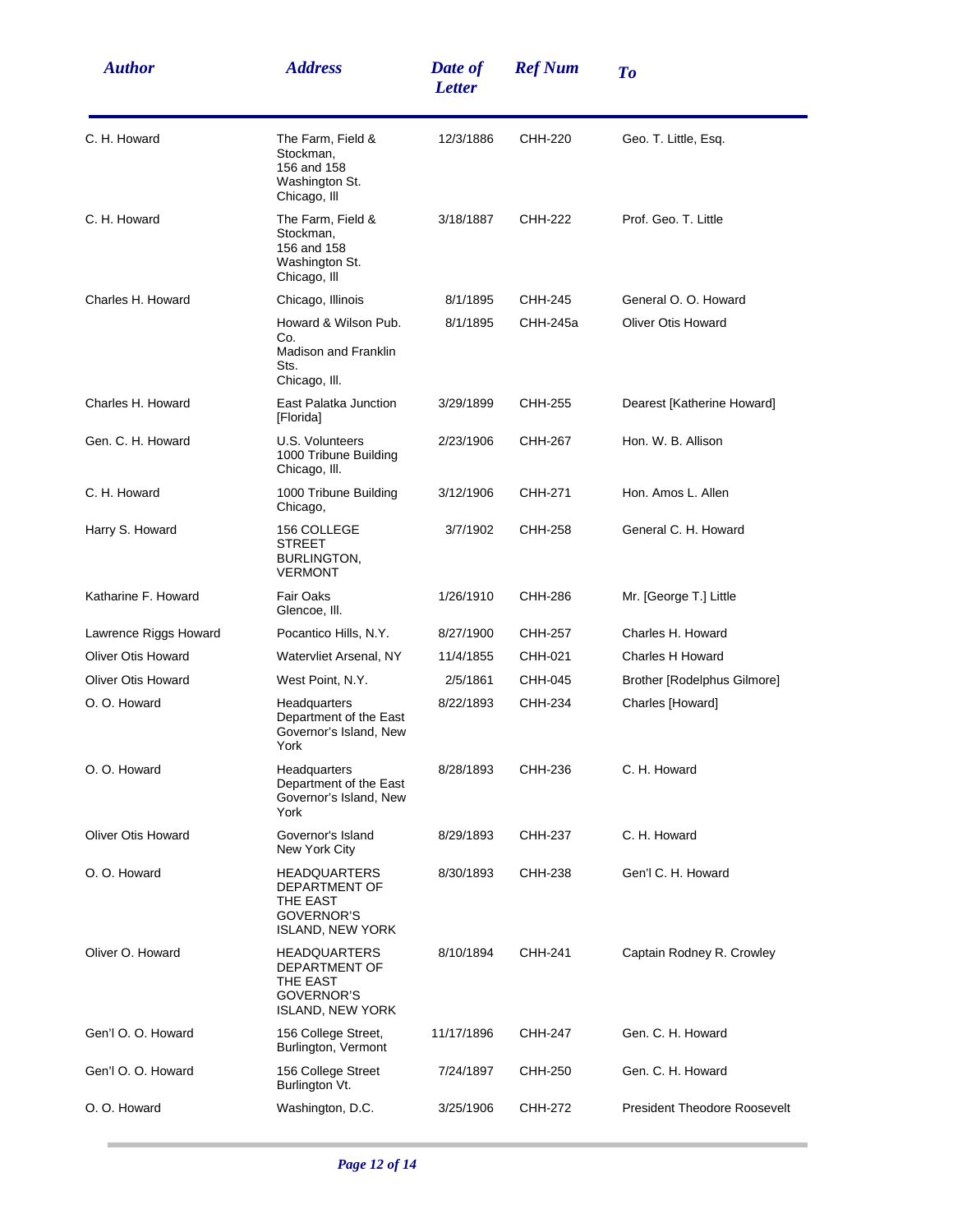| <b>Author</b>             | <b>Address</b>                                                                                                                      | Date of<br><b>Letter</b> | <b>Ref Num</b> | To                           |
|---------------------------|-------------------------------------------------------------------------------------------------------------------------------------|--------------------------|----------------|------------------------------|
| O O Howard                | Burlington, VT                                                                                                                      | 5/26/1907                | CHH-283        | Gen. C. H. Howard            |
| Henry T. Hunber           | <b>EXECUTIVE MANSION</b><br><b>WASHINGTON</b>                                                                                       | 7/19/1894                | CHH-240        | Gen. C. H. Howard            |
| Wm. Jackson               | <b>ESTES &amp; LAURIAT</b><br>Publishing and<br><b>Wholesale Departments</b><br>Estes Press,<br>192-202 Summer St.<br><b>Boston</b> | 2/1/1895                 | CHH-244a       | Mr. Charles Carleton Coffin  |
| Rep. M. P. Kinkaid        | House of<br>Representatives,<br>Washington, D.C.                                                                                    | 2/19/1907                | CHH-282        | J. Francis Hopper, Div. Com. |
| Stephen D. Lee            | United Confederate<br>Veterans<br>Columbus, Miss.                                                                                   | 1/4/1906                 | CHH-264        | Hon. Knute Nelson            |
| W. B. Lloyd               | Glenoak<br><b>Fruit Farm and Poultry</b><br>Yards<br>Kinmundy, Illinois                                                             | 2/14/1908                | CHH-285        | O. McG. Howard               |
| General James Longstreet  | DEPARTMENT OF<br>THE INTERIOR.<br>OFFICE OF THE<br><b>COMMISSIONER OF</b><br>RAILROADS.<br>Washington, D.C.                         | 9/10/1902                | CHH-259        | General D. E. Sickles        |
| D. L. Lothrop             | D LOTHROP<br><b>COMPANY</b><br>Franklin and Hawley<br><b>Streets</b><br>Boston, Mass                                                | 12/14/1887               | CHH-223        | Genl C. H. Howard            |
| Senator Wm. E. Mason      | <b>United States Senate</b><br>Washington, D.C.                                                                                     | 5/16/1898                | CHH-251        | Mr. C. H. Howard             |
| James K. McClure          | President's Office<br>Lake Forest University<br>Lake Forest, Illinois                                                               | 8/5/1899                 | CHH-256        | General [Charles H] Howard   |
| Senator Justin S Morrill  | <b>United States Senate</b><br>Washington, D.C                                                                                      | 5/14/1888                | CHH-224        | Genl. C. H. Howard           |
| Senator Justin S. Morrill | Senate Chamber<br>Washington, D. C.                                                                                                 | 6/16/1888                | CHH-225        | Mr. C. H. Howard             |
| A. B. Nettleton           | American Rice Cereal<br>Co.<br>Chicago, III.                                                                                        | 3/27/1906                | CHH-274        | General Howard               |
| John P. Nicholson         | Military Order of the<br>Loyal Legion of the<br><b>United States</b><br>Commandery-in-Chief<br>Philadelphia                         | 4/10/1895                | CHH-244        | General Charles A. Howard    |
| Rep. George W. Norris     | House of<br>Representatives,<br>Committee on Public<br>Buildings and Grounds,<br>Washington, D.C.                                   | 2/18/1907                | CHH-281        | Maj. Gen. J. Francis Hopper  |
| A. S. Packard             | Bowdoin College,<br><b>Brunswick Maine</b>                                                                                          | 3/12/1864                | CHH-146        | C. H. Howard                 |
| Rep Ernest M. Pollard     | House of<br>Representatives,<br>Washington, D.C.                                                                                    | 2/18/1907                | CHH-280        | J. Francis Hopper            |
| Edna Dean Proctor         | Framingham, Maine                                                                                                                   | 2/24/1893                | CHH-231        | Mr. C. H. Howard             |